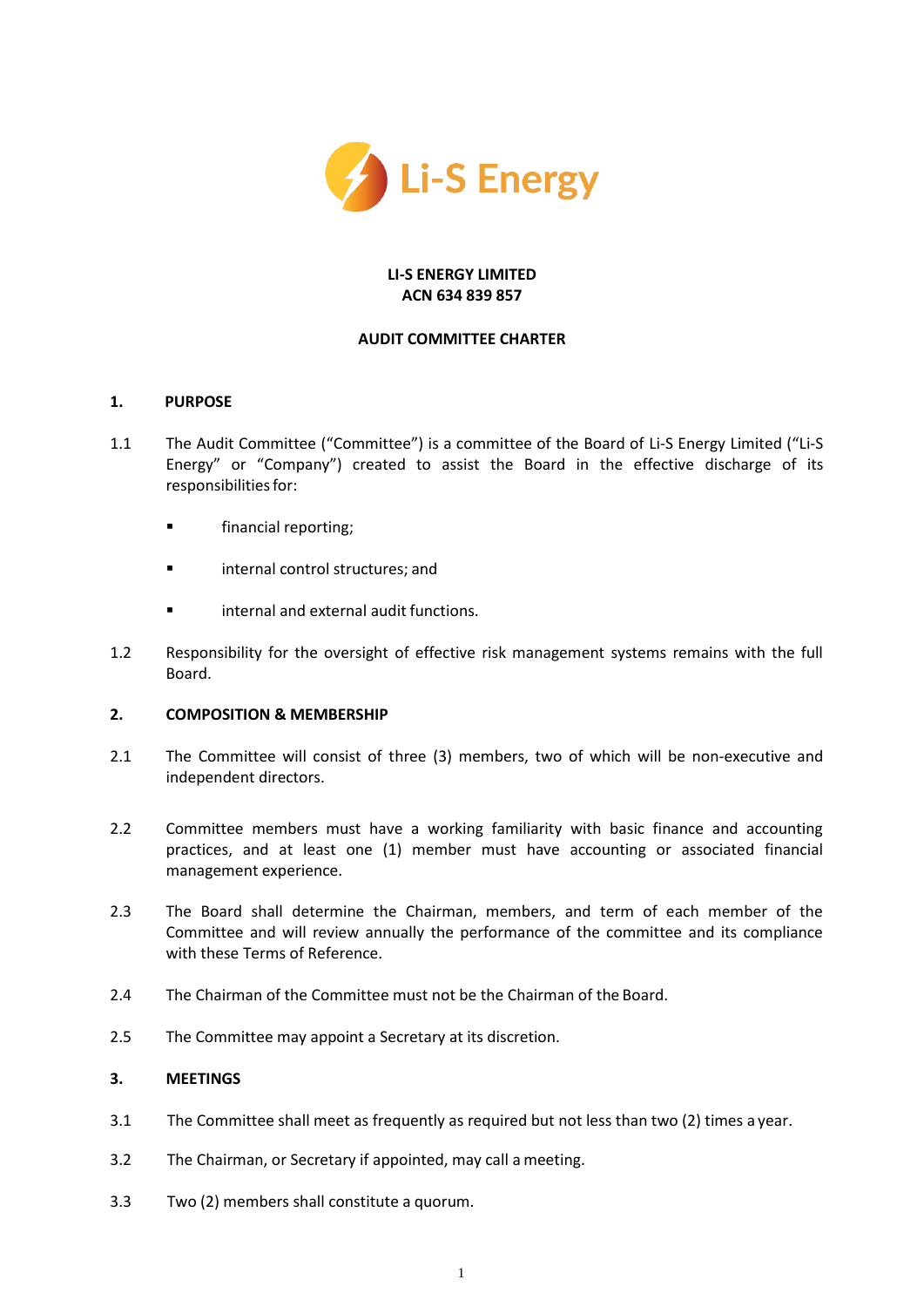3.4 The Committee will meet with the external auditors and/or the internal auditors, if appointed, without members of management being present whenever it is deemed appropriate by the Chairman of the Committee.

## **4. ROLE & RESPONSIBILITIES OF COMMMITTEE**

- 4.1 The Committee will review and report to the Board on the following:
	- the annual and half yearly financial reporting carried out by Li-S Energy;
	- the accounting policies of Li-S Energy;
	- the scope and audit programmes of the internal and external auditors and any material issues arising from these audits;
	- overseeing the independence of external auditors and determining procedures for the rotation of audit partners; and
	- **•** the effectiveness of the Company's systems of accounting and internal controls.
- 4.2 The full Board remains responsible for:
	- the sufficiency of, and compliance with, ethical guidelines and company policies affecting corporate governance, financial reporting and corporate control together with compliance with laws and external regulations;
	- identification of the full range of actual or potential risk exposures which are material to Li-S Energy; and
	- **■** the effectiveness of the Company's risk management systems and strategies.
- 4.3 In addition, the Committee will recommend to the Board the appointment of internal and external auditors and the level of their fees.
- 4.4 The Committee will consider annually the issue of whether the Company requires the appointment of an internal auditor and, if so, will review and approve the appointment and removal of the executive responsible for internal audit.
- 4.5 The Chairman of the Committee will report to the Board following each Committee meeting. If minutes of the Committee meeting are available these are to be tabled at the next practicable Board Meeting.
- 4.6 The Committee's Charter shall be reviewed annually and updated as required.

## **5. AUTHORITY**

- 5.1 In the performance of its duties the Committee shall have authority to:
	- discuss directly with employees, management, internal auditors (if any) and external auditors, any issue within the ambit of its function;
	- request reports, explanations and information of any of the activities, procedures or accounts of the Company;
	- institute special investigations at its own discretion;